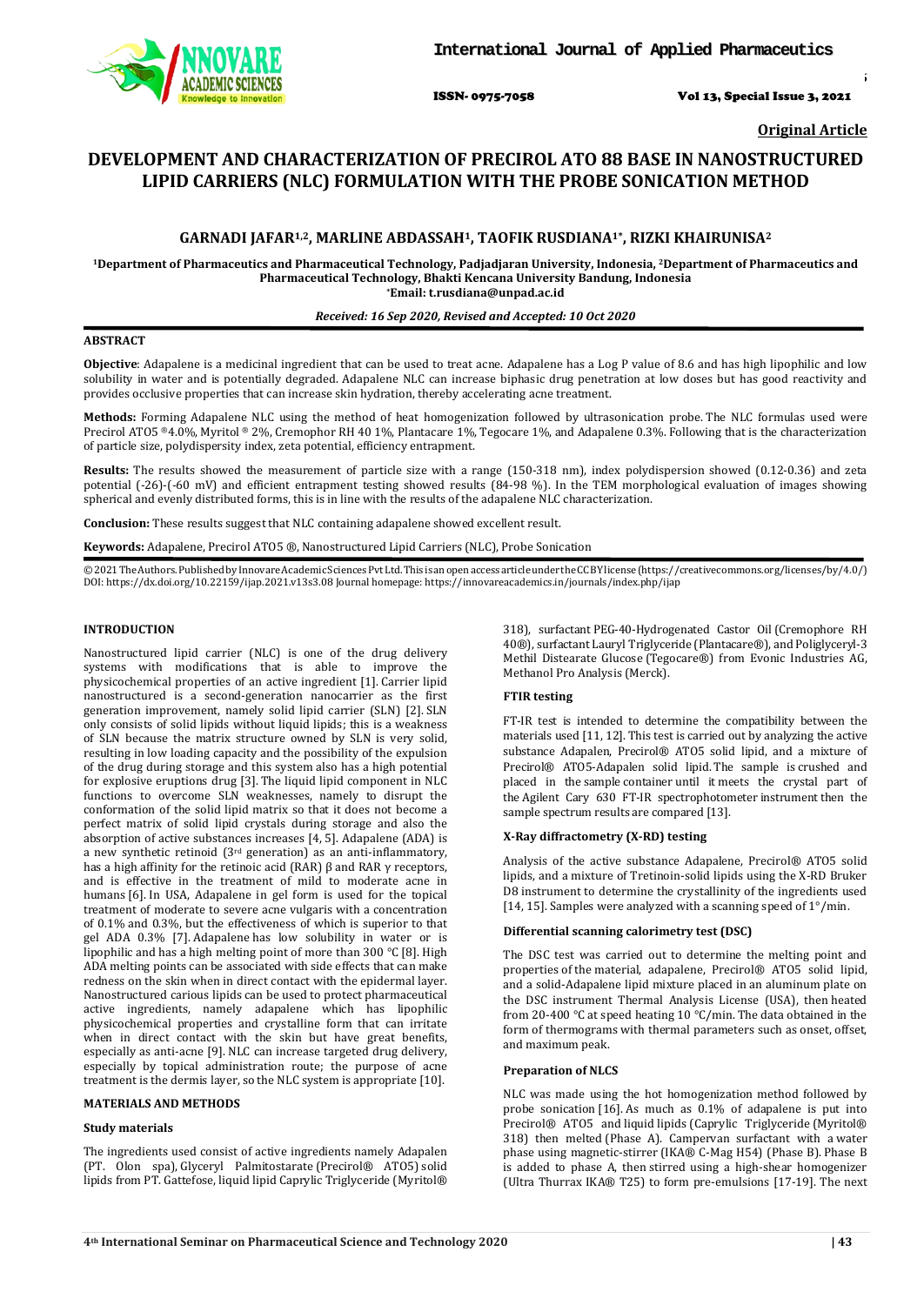step is to reduce particle size using a sonicator probe (Ivymen Ultrasonic Homogenizers CY-500) [20].

#### **Physicochemical characterization of particles**

Adapalene NLC formulations were characterized, consisting of particle size, index polydispersion, and zeta potential using Malvern ZSP (England) zeta sizer particle size gauges at room temperature (25 °C) [21]. Adapter NLC samples were taken 5 drops and then added with water up to 10 ml and put into a disposable cuvette[22]. To confirmed the formation of NLC adapalene, do to characterization<br>Test X-Rav diffractometry (X-RD Bruker D8) and Differential diffractometry  $(X-RD$  Bruker D8) and Differential Scanning Calorimetry testing is perform to recognize changes that occur in NLC formulated with adapalene after probe sonication methods [23].

The morphological formula of NLC adapalene was formed using transmission electron microscopy (TEM Jeol Japan JEM 1400. A total of 1 g of the adapalene NLC oil phase is dispersed in 5 ml of deionized water before analysis. The mixture is then stirred and dropped 10 µl on the specimen. A lat grid of 400 *mesh* then dropped 10 ml of uranyl acetate over the grid and the rest of the droplets is cleaned again using filter paper, allowed to stand for 30 min to dry, and put into a TEM tool to capture [24].

#### **Entrapment efficiency (EE)**

The adsorption efficiency calculation is performed by 1 ml Adapalene NLC inserted in Vivaspin filter tubes (Vivaspin, Goettingen, Germany) with a membrane filter that has a 5 kDa molecular weight cut-off and centrifuged at 14,500 rpm for 3 h. Then the supernatant is taken and diluted, then measured by the UV

Spectrophotometry method (Shimadzu 1800) at the maximum wavelength to obtain levels of Adapalene that is not absorbed (unentrapped). Then the *entrapment efficiency* (EE) can be calculated using the following equation [25]:

$$
\% EE = \frac{\text{Total adapalene - free adapalene}}{\text{Total adapalene}} \times 100
$$

#### **RESULTS AND DISCUSSION**

#### **Evaluation and characterization of adapalene NLC**

FT-IR test is a means of qualitative identification by involving the infrared ray spectrum, which provides information on the presence or absence of interactions on the mixture of materials used in the NLC formula [28]. This test consisted of a single adapalene analysis, a single Precirol® ATO5 solid lipid and a mixture of both. The fig. above shows that a single Adapalene has sharp peaks at frequencies of 2914.73 cm-1 and 2849.74 cm-1, while Precirol® ATO5 sharp peaks are at frequencies 2912.54 cm-1 and 2848.30 cm-1. This proves that both have similar characteristics in terms of the type of bond even though they have different frequencies; this difference is caused by the difference in vibration between the two. Similar to the Precirol® ATO5 spectrum, the mixture spectrum of Adapalene and Precirol® ATO5 has sharp peaks at 2912.54 cm-1 and 2848.30 cm-1 without the formation of new peaks, this revealed that Adapalene was not detected as a whole because it had absorbed in Precirol® ATO5. This becomes a reference that the two sample materials tested are mutually compatible and besides, the absence of new peaks in the FT-IR spectrum pattern also provides information that there is no interaction between Adapalene and Precirol® ATO5 so that it does not form new molecular groups (fig. 1).



**Fig. 1: FTIR absorption spectra of adaplene, precirol, mixture adapalene and precirol**

Test X-Ray diffractometry (X-RD) is carried out so that the diffraction data obtained as a result of the collision between the sample material with electromagnetic rays such as X-rays [27]. This test consists of a single adapalene analysis, a single Precirol® ATO5 solid lipid, a mixture of both, and an Apalene NLC using the X-RD Bruker D8 instrument to find out the crystallinity of the material used. Samples were analyzed with a scanning speed of 1°/min.

XRD test results show that a single Adapalene (plot A) it can be seen that Adapalene has 8 crystalline peaks with 1 high-intensity peak. The more peaks that are formed, the more lattices that can refract X rays. When more rays are transmitted than rays are refracted, the

peaks formed will slope so that they have low crystalline properties, conversely the narrower the width of the peaks, the higher the crystalline properties a sample material because the higher the intensity of the light that is refracted.

Based on the diffractogram, it shows that single and has sharp peaks that resemble the phenomenon of grass, whereas a single Precirol® ATO5 (plot B) has blunt peaks with low intensity, this shows that the precirol® ATO5 dense lipids have the level of crystallinity is lower than that of Adapalene so that when Adapalene is encapsulated by Precirol® ATO5 the Plot D displays peaks which indicate that the mixture is amorphous (fig. 2).



**Fig. 2: X-Ray Difraction pattern of adapalene, precirol, mixture adapalene and precirol**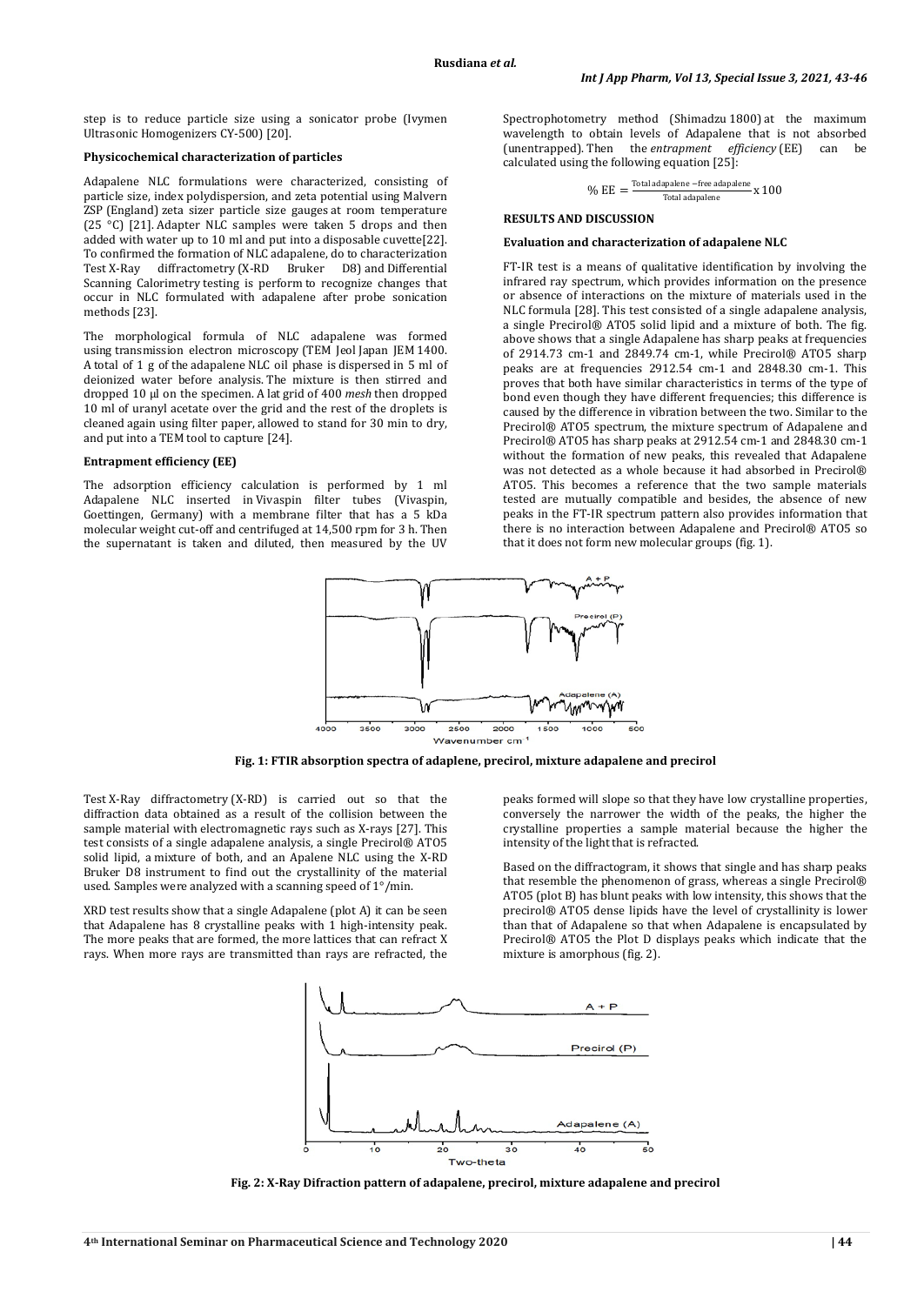DSC testing is performed to determine the melting point and properties of materials used with endothermic and exothermic phenomena[28]. A total of 10 mg samples (solid lipids Precirol ATO5 ®, Adapalene, a mixture of solid lipids and Adapalene) were placed in aluminum plates on the DSC instrument. The sample is heated from 20-400 °C with a heating speed of 10 °C/minute. Adapalene has crystalline properties, with a high melting point at 326 °C which indicates the amount of heat energy needed to be able to influence the system inside[29]. Precirol® ATO5 formed a curve in the range of 20.5 °-83.3 °C with an endothermic

peak at a temperature of 59.6 °C, the mixture between Adapalen and Precirol® ATO5 experienced a narrowing, ie in the range of 19.4 °- 77.7 °C and had a peek at 62.4 °C. This indicates a shift in the melting point that occurs in the mixed sample material after Precirol® ATO5 and Adapalene. Mixture thermogram and Adapalene NLC did not form a new peak which states that Adapalene can be completely absorbed on its solid lipid matrix, Precirol® ATO5, which is indicated by the loss of the Adapalene peak (59.6 °C) on the mixed thermogram (fig. 3).



**Fig. 3: DSC thermograms of adapalene, precirol, mixture adapalene and precirol**

The development of Adapalene NLC formula using Precirol Ato solid lipid with liquid Myritol lipid and using three types of surfactants, namely Plantacare, Ceremophore RH 40 and Tegocare was successfully produced. The parameters used to characterize the adapalene NLC were particle size, index polydispersion, zeta potential, and efficient entrapment. The results showed the measurement of particle size with a range (150-318 nm), index polydispersion showed the homogeneity of the particle size distribution. The data shows

(0.12-0.36) a number below 0.5, this indicates that NLC formula has a good particle size distribution The zeta potential evaluation provides an overview of the repulsive force between particles that has the potential for particle aggregation, the zeta potential value is close to zero indicating aggregation, causing instability. The data shows that the potential zeta value is more than and result zeta potential showed (-26)-(-60 mV) so the NLC formula has good stability and efficient entrapment testing showed results (84-98 %) (table 1).

|  | Table 1: Formulation and characterization of adapalene loaded NLC |  |
|--|-------------------------------------------------------------------|--|
|  |                                                                   |  |

| <b>Formulation</b> |            |                |            |                          |            | Particle size            | PdI                | <b>ZP</b>        | <b>Entrapment</b>  |                  |
|--------------------|------------|----------------|------------|--------------------------|------------|--------------------------|--------------------|------------------|--------------------|------------------|
| Code               | <b>ADA</b> | <b>PRC</b>     | <b>MYR</b> | <b>CRE</b>               | <b>PLA</b> | TGO                      | (nm)               |                  | (mV)               | efficiency (%)   |
|                    | $(\%)$     | $(\%)$         | (%)        | (%)                      | (%)        | (%)                      |                    |                  |                    |                  |
|                    | $0.1\%$    | 2              | 2          |                          |            |                          | 177.46±7.05        | $0.12 \pm 0.00$  | $-60.4 \pm 0.21$   | 95.24±0.07       |
|                    | $0.1\%$    | 3              | 1.75       |                          |            |                          | 175.33±0.82        | $0.11 \pm 0.00$  | $-40.7 \pm 12.37$  | 88.80±0.59       |
| 3                  | $0.1\%$    | 4              | 1.5        |                          |            | $\overline{\phantom{a}}$ | 218.4±4.57         | $0.255 \pm 0.00$ | $-50.93 \pm 10.15$ | $93.20 \pm 1.04$ |
| 4                  | $0.1\%$    | 5              | 1.25       |                          |            | $\overline{\phantom{a}}$ | 277.6±13.32        | $0.31 \pm 0.00$  | $-26.9 \pm 1.88$   | $94.70 \pm 0.00$ |
| 5                  | 0.1%       | 6              |            |                          |            |                          | 299.8±2.24         | $0.26 \pm 0.00$  | $-33.53 \pm 27.26$ | 98.46±0.00       |
| 6                  | $0.1\%$    | 2              | 2          |                          |            |                          | $156.03\pm 6.10$   | $0.26 \pm 0.00$  | $-51.76 \pm 4.12$  | $92.72 \pm 0.21$ |
|                    | $0.1\%$    | 3              | 1.75       | $\overline{\phantom{a}}$ |            |                          | $173.16 \pm 1.80$  | $0.28 \pm 0.00$  | $-49.3+9.89$       | $84.93 \pm 0.00$ |
| 8                  | $0.1\%$    | 4              | 1.5        | $\overline{\phantom{a}}$ |            |                          | $160.96 \pm 1.71$  | $0.24 \pm 0.00$  | $-53.36 \pm 8.92$  | $94.67 \pm 0.00$ |
| 9                  | 0.1%       | 5              | 1.25       | $\overline{\phantom{a}}$ |            |                          | 223.66±2.50        | $0.29 \pm 0.00$  | $-48.86 \pm 17.84$ | $92.27 \pm 0.42$ |
| 10                 | $0.1\%$    | 6              |            |                          |            |                          | $233.66 \pm 2.50$  | $0.49 \pm 0.00$  | $-44.3+4.18$       | $98.67 \pm 0.00$ |
| 11                 | $0.1\%$    | 2              | 2          |                          |            |                          | $189.76 \pm 14.62$ | $0.29 \pm 0.00$  | $-35.1 \pm 5.66$   | $94.10 \pm 0.58$ |
| 12                 | $0.1\%$    | 3              | 1.75       | $\overline{\phantom{a}}$ | -          |                          | 198.83±4.07        | $0.26 \pm 0.00$  | $-58.8 \pm 1.32$   | 91.91±0.04       |
| 13                 | $0.1\%$    | $\overline{4}$ | 1.5        | $\overline{\phantom{a}}$ | -          |                          | 215.8±3.37         | $0.22 \pm 0.00$  | $-59.3 \pm 5.94$   | $92.12 \pm 1.17$ |
| 14                 | $0.1\%$    | 5              | 1.25       | $\overline{\phantom{a}}$ | -          |                          | $227.13 \pm 1.22$  | $0.28 \pm 0.00$  | $-44.3 \pm 4.18$   | $98.58 \pm 0.00$ |
| 15                 | 0.1%       | 6              |            | $\overline{\phantom{a}}$ | -          |                          | 318.73±3.73        | $0.36 \pm 0.00$  | $-58.63 \pm 20.65$ | $98.50 \pm 0.00$ |

ADA: Adapalene, PRC: Precirol, MYR: Myritol, CRE: Cremophore, PLA: Plantacare, TGO: Tegocare, PdI: Polydispersity Index, ZP: Zeta Potential



**Fig. 4: Tranmision electron microscopic photograph imaging of, A (Blank NLC), B (Adap-NLC)**